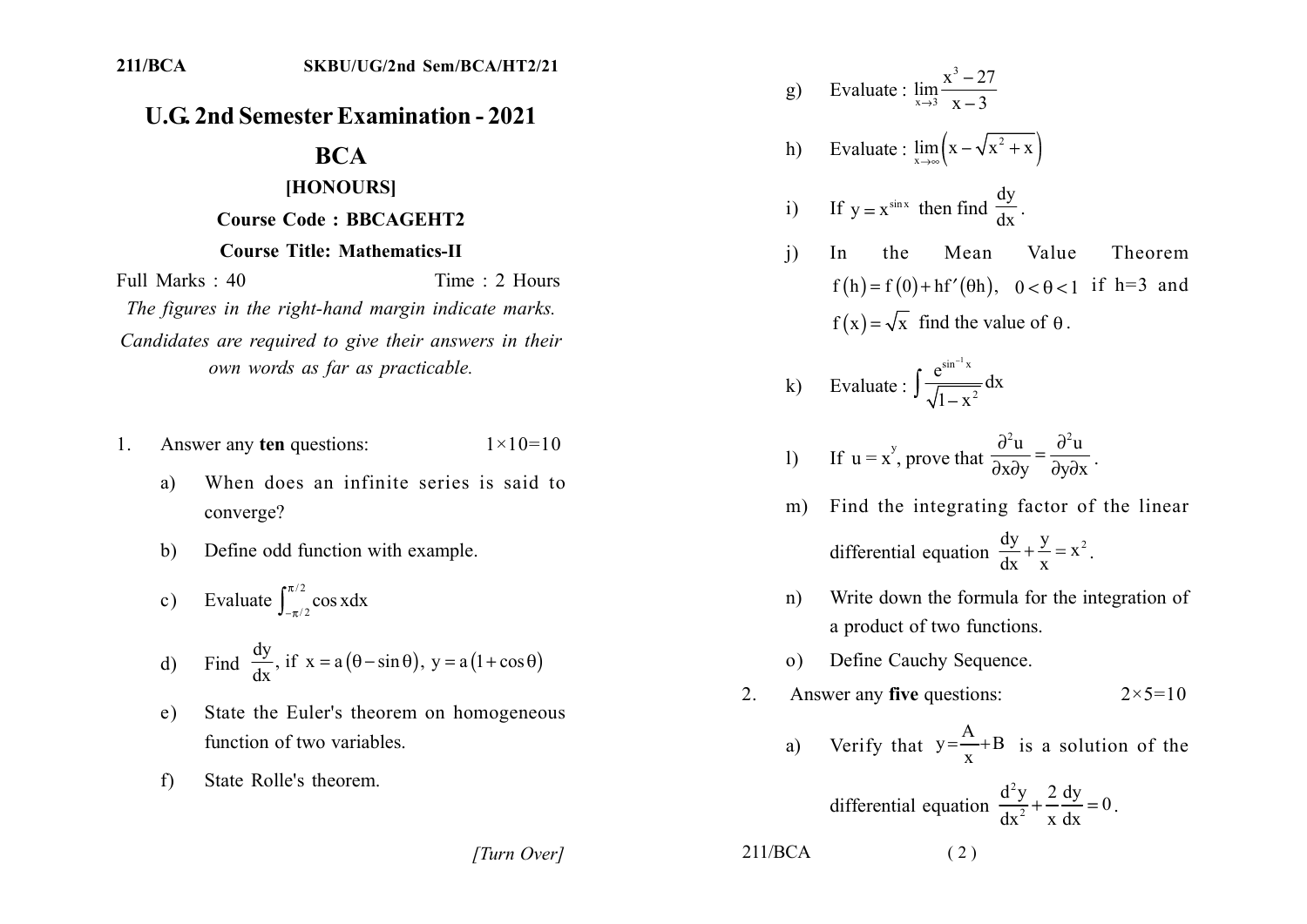b) If 
$$
x = f(t), y = \phi(t)
$$
, then

$$
\frac{d^2y}{dx^2} = \frac{\frac{dx}{dt} \cdot \frac{d^2y}{dt^2} - \frac{dy}{dt} \cdot \frac{d^2x}{dt^2}}{\left(\frac{dx}{dt}\right)^3}
$$

- Differentiate  $x^{\sin^{-1} x}$  with respect to  $\sin^{-1} x$ .  $\mathbf{c})$
- Find the integrating factor of  $\mathbf{d}$

$$
\cos x \frac{dy}{dx} + y \sin x = 1
$$

- If  $y = x^2 + y^2 + z^2$  show  $e)$ that  $XV_x + yV_y + ZV_z = 2V$ .
- f) Integrate  $\int e^{\tan^{-1}x} \frac{1}{1+x^2} dx$
- g) Evaluate  $\int_{1}^{1} xe^{tx} dx$
- h) If  $y = (x + \sqrt{1 + x^2})^m$ , prove that  $(1+x^2)\frac{d^2y}{dx^2} + x\frac{dy}{dx} - m^2y = 0$

$$
\int dx^2 dx
$$

 $3<sub>1</sub>$ Answer any two questions:  $5 \times 2 = 10$ 

 $(3)$ 

Use Cauchy criterion to show that the sequence a)  $\{x_{n}\}\$  defined by  $x_n = 1 - \frac{1}{2} + \frac{1}{3} - \frac{1}{4} + ... + (-1)^{n-1} \cdot \frac{1}{n}$  is convergent.

b) Show that 
$$
\int_0^\infty \frac{dx}{(x+1)(x+2)} = \log 2
$$

 $\mathbf{c})$ Prove that:

$$
\lim_{n \to \infty} \left[ \frac{1}{\sqrt{n^2 - 1^2}} + \frac{1}{\sqrt{n^2 - 2^2}} + \frac{1}{\sqrt{n^2 - 3^2}} + \dots + \frac{1}{\sqrt{n^2 - (n-1)^2}} \right] = \frac{\Pi}{2} \, .
$$

- Answer any one question:  $10 \times 1 = 10$  $\overline{4}$ 
	- $a)$  $\ddot{i}$ Obtain the general solution and singular solution of the equation

$$
y = px + \sqrt{a^2p^2 + b^2}
$$

ii) Solve : 
$$
\frac{d^2y}{dx^2} - 2\frac{dy}{dx} + y = xe^x
$$

iii) Solve: 
$$
\cos \frac{dy}{dx} + y \sin x = 1
$$
 4+3+3

- b) i) Show that the sequence  $\sqrt{7}, \sqrt{7 + \sqrt{7}}$ ,  $\sqrt{7+\sqrt{7+\sqrt{7}}}$ , .... converges to the positive root of the equation  $t^2 - t - 7 = 0$ .
	- Evaluate  $\overline{11}$

$$
\lim_{n \to \infty} \left[ \frac{n}{n^2 + 1^2} + \frac{n}{n^2 + 2^2} + \dots + \frac{n}{n^2 + n^2} \right].
$$
5+5

 $211/BCA$ 

 $(4)$